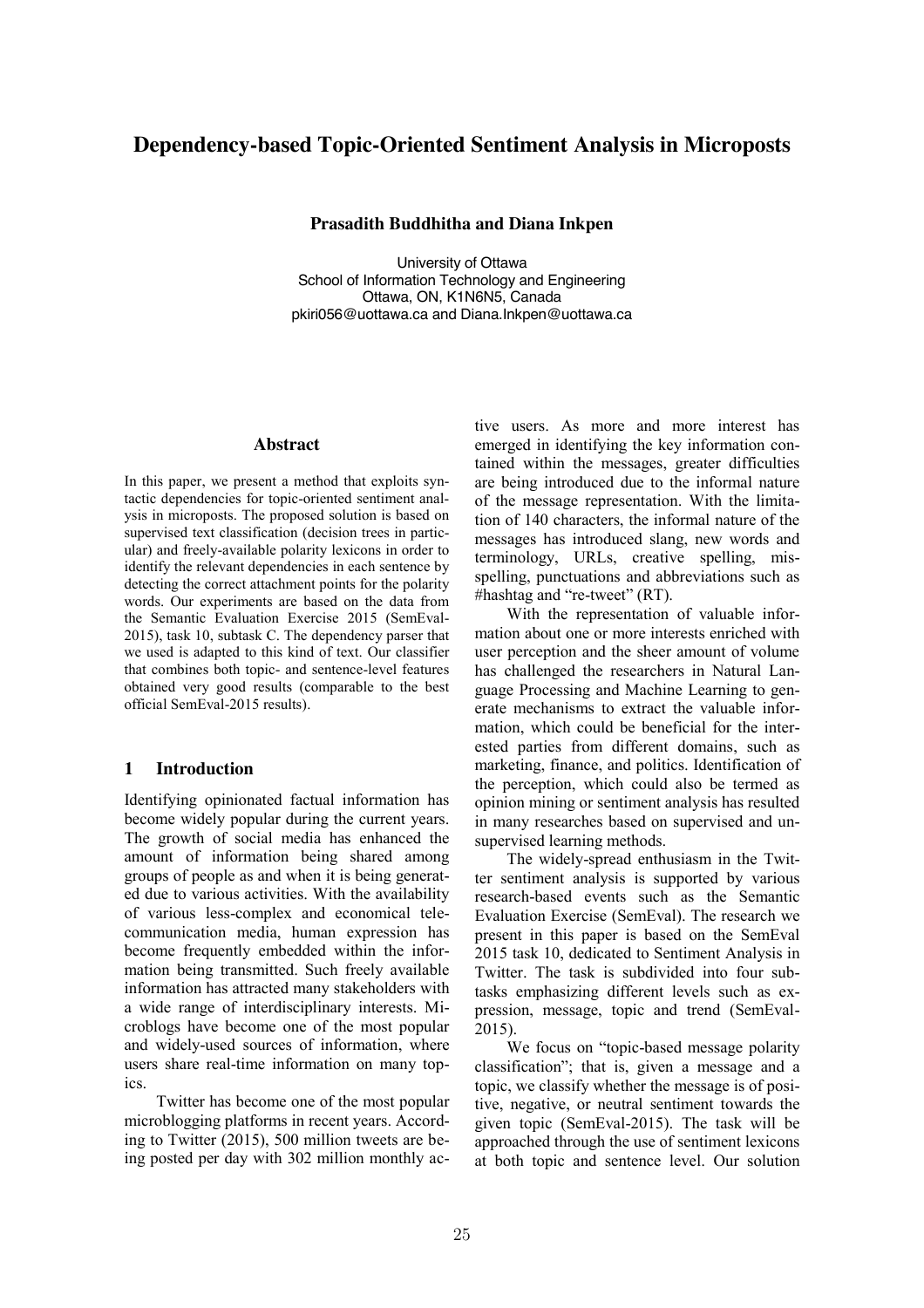will use several freely available general-purpose sentiment lexicons and tweet-specific sentiment lexicons, the latter provided by the National Research Council (NRC) of Canada.

The following paragraphs will briefly define the different terminologies being used in the rest of this paper.

*Tokenization:* Text normalization is a key part in Natural Language Processing (NLP), which is commonly being used in many NLP tasks including the proposed solution. Tokenization can be considered as one of the initial and key functions in text normalization where a given text is divided in to a sequence of characters, which can be treated as a group. The character sequence can be treated as a word or any other token such as a punctuation mark or a number (Jurafsky & Martin, 2008).

*Sentiment analysis:* As described in Scherer's typology of affective states, sentiment analysis can be defined as detecting attitudes (Scherer, 1984). The polarity can be identified as a type of attitude, which could be categorized into one of the states such as positive, negative or neutral, as well as being assigned with a weighted value indicating the strength within the assigned category (Manning & Jurafsky, 2015).

*N-grams:* N-grams can be broadly defined as a contiguous sequence of words (Jurafsky & Martin, 2008). The N-grams can be represented as N-tokens, where the tokens could be words, letters, etc. Depending on the number of tokens, N-gram models can be termed as unigrams (Ngram with the size of one), 2-gram (bigram), 3 gram (trigram), four-gram or five-gram, which can be considered as the most commonly-used in statistical language models. The number of items within the language model can be based on the processing task. Our proposed solution mainly considers unigrams and bigrams.

*Decision Trees:* Decision trees can be explained in the most abstract form as if-then-else statements arranged in a tree. The most informative features extracted from the training data are according to their information gain (Quinlan, 1986). They have the advantage that the model leant is interpretable; the user can inspect the tree in order to understand why a certain decision was made. Decision trees do not always get the best results compared to other machine learning algorithms (but they happened to work very well for our particular task). The key step in making decision trees effective will be the selection of suitable features for our task. In our solution, the selected features are based on the polarity words from the sentence that are in dependency relations to the targeted topic.

## **2 Related Work**

There has been a large volume of research on sentiment analysis. It started with identifying subjective and objective statements. Subjective statement can further be classified into positive, negative, or neutral, possibility with intensity level for the first two. Many researches have been done on opinion mining and sentiment analysis for customer reviews (Pang & Lee, 2008) and, more recently, on Twitter messages (Jansen, Zhang, Sobel, & Chowdury, 2009; Kouloumpis, Wilson, & Moore, 2011; Pak & Paroubek, 2010; Bifet, Holmes, Pfahringer, & Gavaldà, 2011).

Over the years many techniques have been adopted by researchers on Twitter sentiment analysis, such as lexical approaches and machine learning approaches (Fernandez, Gutierrez, G'omez, & Martinez-Barco, 2014) (Bin Wasi, Neyaz, Bouamor, & Mohit, 2014). Lexicon-based systems focused on creating repositories of words labeled with polarity values, possibly calculated based on the association of these words and with other words with known polarities (Fernandez et al., 2014). In addition, well-performing hybrid systems have also been proposed for Twitter sentiment analysis by combining hierarchical models based on lexicons and language modeling approaches (Balage Filho, Avanco, Pardo, & Volpe Nunes, 2014).

The large impact of using polarity lexicons in supervised learning can also be seen in the top seven-ranked participants in the SemEval-2015, task 10, subtask C. According to Boag, Potash, & Rumshisky (2015); Plotnikova et al. (2015); Townsend et al. (2015); Zhang, Wu, & Lan (2015) put emphasis on publicly available lexicons such as the NRC Hashtag Sentiment Lexicon, the Sentiment 140 Lexicon, the NRC Emotion Lexicon and SentiWordNet for feature engineering. In addition to lexicon features, many of the top scored systems used linguistic and Twitter-specific features. These systems have mainly used supervised machine learning implemented through classifiers such as Support Vector Machine (SVM) and logistic regression to obtain the best results. It is interesting to note that Townsend et al. (2015), ranked sixth for subtask C, have used the Stanford parser configured for short documents with the use of a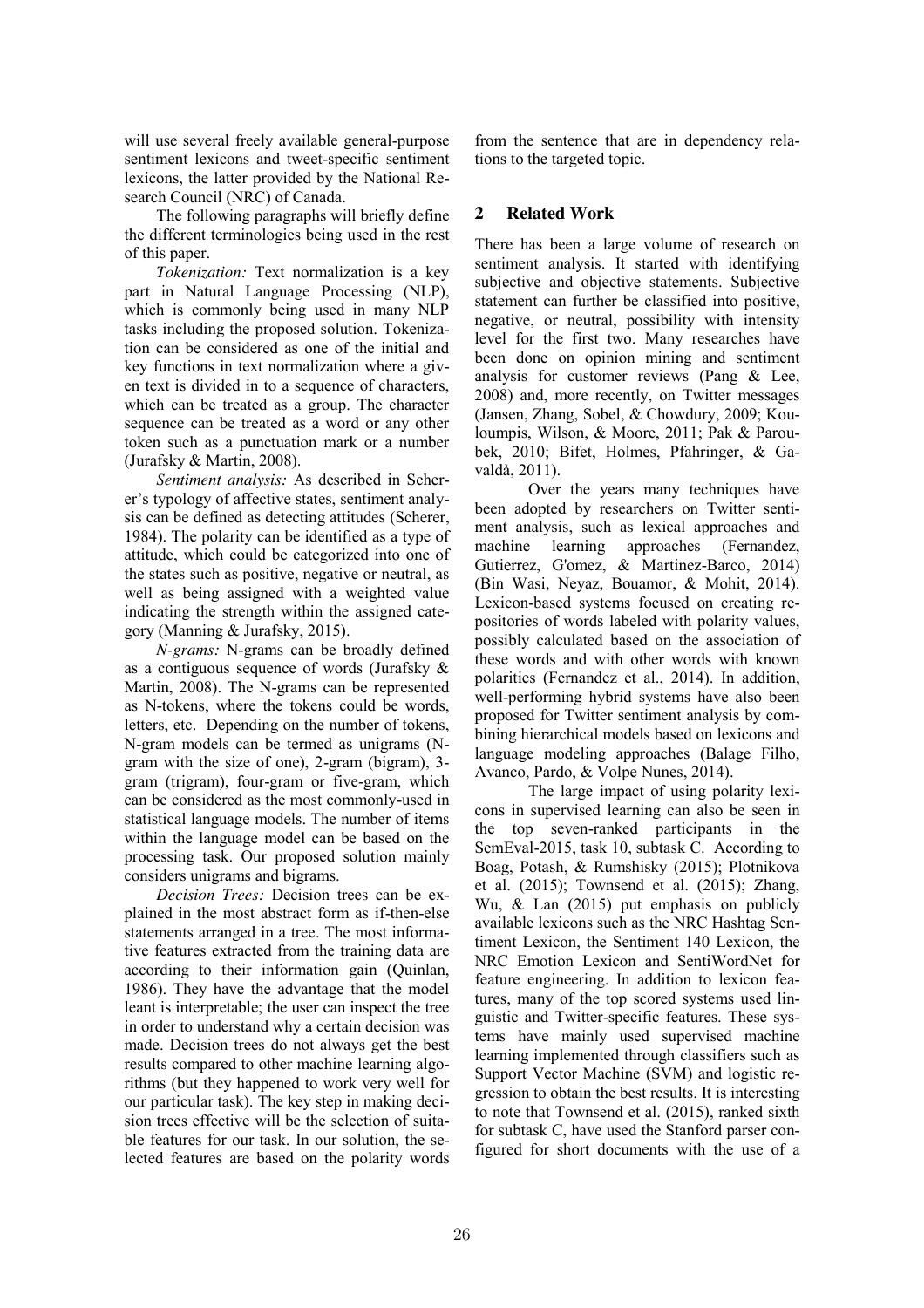caseless parsing model. The authors have argued that TweeboParser (Kong et al., 2014), which is explicitly created for parsing Twitter messages, lacks in dependency type information due to the use of a simpler annotation scheme rather than using an annotation scheme like Penn Treebank. Kong et al. (2014) have argued that Penn Treebank annotations produce low accuracies specifically with informal text such as tweets and it is more suited for structured data, and due to this reason they have used a syntactically-annotated corpus of tweets (TWEEBANK). Despite these claims, the TweeboParser has achieved an accuracy of over 80% on unlabelled attachments. The parser has contributed nearly 10% accuracy increase in our proposed solution through topiclevel feature extraction, which has accumulated towards a comparable Macro F1-measure of 0.5310 in contrast to a lower Macro F1 measure of 0.2279 obtained by Townsend et al. (2015) using the reconfigured Stanford parser.

As many effective sentiment analysis solutions are based on machine learning and lexicon-based techniques (Balage Filho et al., 2014), our proposed solution will also be focused on supervised machine learning that use features computed by using freely available lexicons, while focusing on general and Twitter-specific language constructs.

Many of the proposed solutions in sentiment analysis have used key natural language processing techniques such as tokenizing, partof-speech tagging, and bag-of-words representation for preliminary preparation tasks (Bin Wasi et al., 2014; Mohammad & Turney, 2013; Kiritchenko, Zhu, & Mohammad, 2014). Due to the informal nature of the Twitter messages, textpreprocessing techniques have to be given special consideration. Bin Wasi et al. (2014), Mohammad & Turney (2013) and Kiritchenko et al. (2014) used the Carnegie Mellon University (CMU) ARK tools for tasks such as tokenizing and part-of-speech tagging, which handles text with Twitter-specific characteristics such as identifying special characters and tokens according to Twitter-specific requirements (Owoputi, O'Connor, Dyer, Gimpel, Schneider, & Smith, 2013). In addition to the CMU ARK tokenizer, our proposed solution uses the TweeboParser for Twitter text dependency parsing, which allows us to identify the syntactic structure of the Twitter messages.

 It could be argued that supervised or semisupervised machine learning techniques provide higher accuracy levels compared to unsupervised machine learning techniques and also the consideration must be given to the specific domain which the task is implemented on (Villena-Roman, Garcia-Morera, & Gonzalez-Cristobal, 2014). This is why we build a supervised classifier based on the SemEval training data, and we are planning to extend it in future work with a large amount of unlabeled Twitter data.

 Many systems in the past gave little consideration to hashtags, but this has changed recently, as their impact on the sentiment value of a message was demonstrated. Research has been conducted by using hashtags as seeds representing positive and negative sentiment (Kouloumpis et al., 2011) and also by creating hashtag sentiment lexicons from a hashtag-based emotion corpus (Mohammad & Kiritchenko, 2015). The same lexicon created by Mohammad & Kiritchenko (2015) is being used by our proposed classifier to identify hashtags associated to opinions and emotions; we add a stronger emphasis on the hashtag representation.

 According to Zhao, Lan, & Zhu (2014), emoticons are also considered to be providing considerable sentiment value towards the overall sentiment of a sentence. Emoticons were identified using different mechanisms such as through the use of Christopher Potts' tokenizing script (Mohammad, Kiritchenko, & Zhu, 2013). Our proposed solution has adopted the MaxDiff Twitter sentiment lexicon to identify both the emoticons and their associated sentiment values (Kiritchenko et al., 2014), as it will be described in section 4.2.

Many proposed solutions normalize the informal messages in order to assist in sentiment identification (Zhao et al., 2014; Bin Wasi et al., 2014). We do not need to do this, because the lexicons we used contain many such Twitterspecific terms and their associated sentiment values (Mohammad et al., 2013; Kiritchenko at al., 2014).

## **3 Data**

The dataset is obtained from the SemEval-2015 Task 10 for subtask  $C<sup>1</sup>$ . The dataset constitute of trial and training data. The training data includes the Twitter ID, the target topic and the polarity towards the topic (SemEval-2015). Due to privacy reasons, the relevant Twitter messages were

<sup>&</sup>lt;sup>1</sup> We did not participate in the task, we downloaded the data after the evaluation campaigned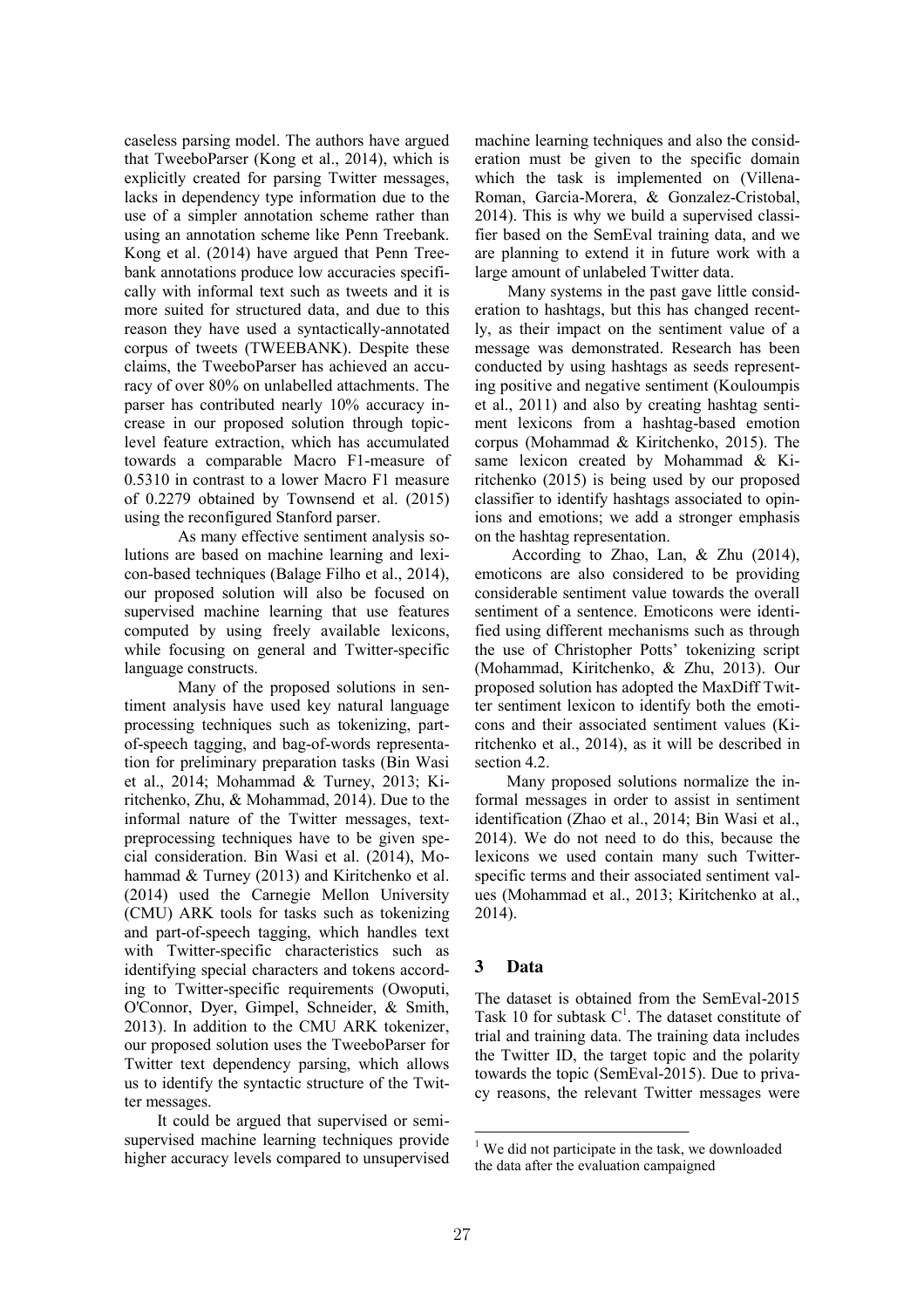not included and a separate script has being provided in order to download the messages. After executing the script, the message "Not Available" is being printed if the relevant tweet is no longer available.

 Our final dataset contains 391 Twitter messages, out from 489 given Twitter IDs for the task, where 96 IDs were removed due to unavailability of the Twitter messages, one record due to a mismatched ID and one record because it was a duplicate ID. The original dataset included around 44 topics and approximately ten tweets per topic (SemEval-2015). From the extracted 391 tweets, 110 tweets were labeled with positive topic polarity, 44 as negative, 235 as neutral and 2 were off-topic. According to Rosenthal et al. (2015), having access to less training tweets does not have a substantial impact on the results being generated, because the task participants that used less training data have produced higher results.

 In order to make the dataset more relevant and accurate, both URLs and usernames were normalized, where the URLs are renamed as http://someurl and the usernames as @someuser. The tweets were also tokenized using the tokenizing tool provided by Carnegie Mellon University (CMU), known as Tweet NLP.

 The Twitter messages in our dataset were composed of only one sentence (and one target topic in the message), this is why in this paper, the terms "sentence-level" and "message-level" are used interchangeably. This is due to the short nature of the tweets (also they are rarely fullygrammatical sentences due to the informal communication style). In rare case, when a tweet might contain more than one sentence, for future test data, our method will use only the sentence(s) that contain the topic(s) of interest.

## **4 Experiments**

Our experiments had the goal of building a supervised classifier that can decide whether the message is positive, negative or neutral towards the given topic.

The experiments were conducted in two parts where features were extracted at sentence level and topic level, using different lexicons. The following sections will describe our features and the tools that we used to extract them, mainly the dependency parser and the lexicons.

### **4.1 Dependency Parsing**

The dependency parser for English tweets, TweeboParser from CMU, was used to generate the syntactic structure of each tweet. Given an input, a single tweet per line, an output of the tokenized tweet is generated with their associated part-of-speech tags and syntactic dependencies. The generated prediction file is structured according to the "CoNLL" format representing different columns such as, token position (ID), word form (FORM), coarse grained part-ofspeech tag (CPOSTAG), fine grained part-ofspeech tag (POSTAG), most importantly the head of the current token (HEAD) indicating the dependencies and the type of dependency relation (DEPREL) (Buchholz, 2006). The generated syntactic structure for the following tweet:

"They say you are what you eat, but it's Friday and I don't care! #TGIF (@ Ogalo Crows Nest) http://t.co/l3uLuKGk"

is presented in Table 1. For this example, there are several conjunctions (CONJ), and one multiword expression (MWE) is identified. Some other dependency relations were missed in this case, due to the imperfect training of the parser on small amounts of Twitter data.

This example tweet is from our dataset, and according to the annotations provided by the SemeEval task, the target topic is "Crows Nest", the general message polarity is "positive", and the polarity towards the given topic is "neutral".

## **4.2 Feature Extraction**

Feature extraction was conducted at sentence level and at topic level. Feature extraction was mainly based on sentiment lexicons. NRC Canada has provided several tweet-specific sentiment lexicons, which were used in capturing many Twitter specific content displaying different levels of polarity such as positive, negative and neutral, and also accompanied with a finite set of values representing evaluative intensity towards specific polarity categories (Kiritchenko et al., 2014). Mentioned below are the different lexicons being used at both sentence and topic levels.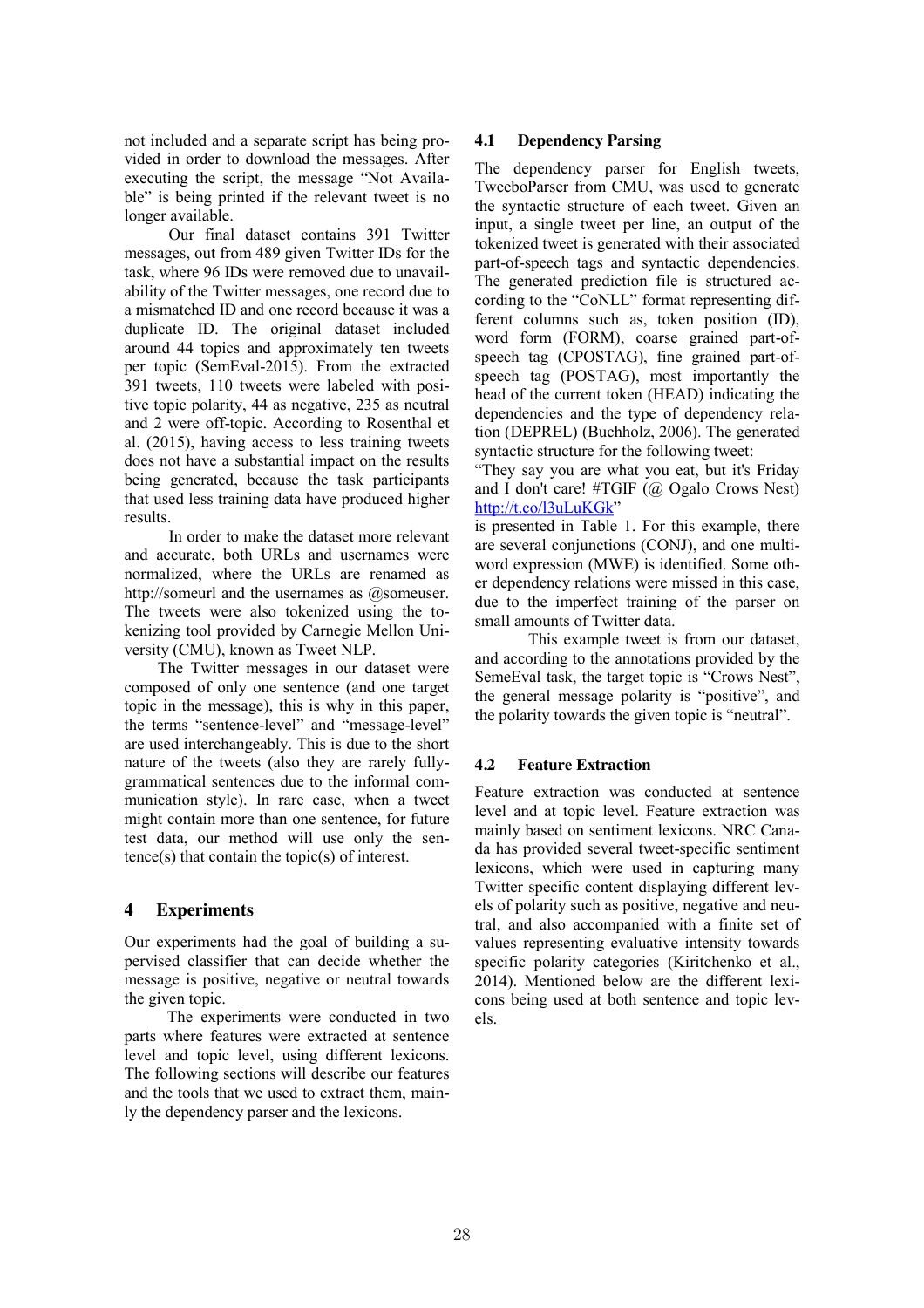| ID                      | <b>FORM</b>          | <b>CPOS</b>             | <b>POS</b>               | HEAD             | <b>DEPREL</b> |
|-------------------------|----------------------|-------------------------|--------------------------|------------------|---------------|
|                         |                      | <b>TAG</b>              | <b>TAG</b>               |                  |               |
| $\mathbf{1}$            | They                 | $\overline{O}$          | О                        | $\overline{c}$   |               |
| $\overline{2}$          | Say                  | $\overline{\rm V}$      | $\overline{\rm V}$       | 9                | <b>CONJ</b>   |
| $\overline{\mathbf{3}}$ | You                  | O                       | О                        | $\overline{4}$   |               |
| $\overline{\mathbf{4}}$ | Are                  | $\overline{\mathsf{V}}$ | V                        | $\overline{2}$   |               |
| 5                       | What                 | O                       | $\mathcal{O}$            | 7                |               |
| $\overline{6}$          | $\overline{Y}$ ou    | $\overline{O}$          | $\mathbf{O}$             | $\overline{7}$   |               |
| $\overline{7}$          | Eat                  | V                       | V                        | $\overline{4}$   |               |
| $\overline{8}$          |                      | $\overline{ }$          | $\overline{\phantom{a}}$ | $-1$             |               |
| 9                       | <b>But</b>           | &                       | &                        | $\boldsymbol{0}$ |               |
| 10                      | it's                 | L                       | L                        | 9                | <b>CONJ</b>   |
| 11                      | Friday               | $\overline{\wedge}$     | $\overline{\wedge}$      | 10               |               |
| $12\,$                  | And                  | &                       | &                        | $\overline{0}$   |               |
| 13                      | T                    | $\mathcal{O}$           | O                        | 14               |               |
| 14                      | don't                | $\overline{\rm v}$      | V                        | 12               | CONJ          |
| $\overline{15}$         | Care                 | $\overline{\mathsf{V}}$ | V                        | 14               |               |
| 16                      | 1                    | $\overline{ }$          | $\overline{ }$           | $-1$             |               |
| 17                      | #TGIF                | $\#$                    | #                        | $-1$             |               |
| 18                      | $\overline{a}$       | $\mathbf P$             | $\overline{P}$           | $\overline{0}$   |               |
| 19                      | Ogalo                | $\overline{\wedge}$     | $\wedge$                 | 21               | <b>MWE</b>    |
| 20                      | Crows                | $\overline{\wedge}$     | $\overline{\wedge}$      | 21               | <b>MWE</b>    |
| 21                      | Nest                 | $\overline{\wedge}$     | $\overline{\wedge}$      | 18               |               |
| 22                      |                      | ,                       | ,                        | $-1$             |               |
| 23                      | $\frac{http://t.c}{$ | U                       | $\overline{\mathrm{U}}$  | $-1$             |               |
|                         | $o/13$ uLu           |                         |                          |                  |               |
|                         | <u>KGk</u>           |                         |                          |                  |               |

**Table 1.** TweeboParser output for a tweet.

The *NRC hashtag emotion lexicon* consists in a list of words and their association with eight emotions: anger, fear, anticipation, trust, surprise, sadness, joy and disgust. The association between the tweets and the emotions were calculated through the identification of emotion-word hashtags in tweets (Mohammad et al., 2013). The file is formatted according to category (e.g. anger, fear, etc.), the target word, and the associated score. The relevant score indicates the strength of the association between the category and the target word (Mohammad et al., 2013). Higher scores indicate stronger associations between the category and the target word (Mohammad et al., 2015).

The *NRC word-emotion association lexicon* contains a list of words and their association with eight emotions, anger, fear, anticipation, trust, surprise, sadness, joy and disgust, and also the polarity towards the relevant word represented either as positive or negative (Mohammad et al., 2013). The lexicon is structured according to the target word, the emotion category and the association value indicating to which category the word belongs. The value 1 indicates that it belongs to the relevant category; the value is 0 if it does not (Mohammad et al., 2013).

The *MaxDiff Twitter sentiment lexicon* represents unigrams with associative strength towards positive sentiment. The data was obtained by manual annotation through Amazon Mechanical Turk (Kiritchenko et al., 2014). Each entry of the lexicon consists of the term and its relevant associative values ranging from -1 indicating the most negative score and +1 indicating the most positive score (Mohammad et al., 2013).

*Sentiment140 lexicon* is a collection of words with the associated positive and negative sentiment (Mohammad et al., 2013). The lexicon is divided into unigrams and bigrams, where each entry contains the term, the sentiment score and the number of times the term appeared with a positive emoticon and the number of times the term appeared with a negative emoticon. The sentiment score is calculated using the pointwise mutual information (PMI), by subtracting the associated score of the term with negative emoticons from the associated score with positive emoticons (Mohammad et al., 2013).

*SentiWordNet 3.0* was designed for assisting in opinion mining and sentiment classification in general (not for Twitter messages). SentiWord-Net is a result of annotating WordNet synonym entries according to their polarity weighting (Sebastiani & Esuli, 2010). The scores given for positive, negative and neutral classes range between zero and one, and the summation of all three scores is 1. SentiWordNet 3.0 is based on WordNet version 3.0 and the entries include POS and ID columns identifying the associated WordNet synonym set.

### **4.3 Sentence level feature extraction**

Sentence-level feature extraction is conducted mainly using the above-mentioned lexicons. Hashtags in a tokenized Twitter message were looked up in the hashtag emotion lexicon, and the scores were aggregated according to the associated values for each category of emotion. If the given hashtags are not being associated with any of the emotion classes, a value of zero is being returned for the sentence for the specific emotion class.

As an additional attribute, the aggregated emotion values were compared to the maximum value, which is being assigned as the representative nominal class for the given sentence.

In order to compute the features based on the word emotion lexicon, the tokenized Twitter message was matched against the lexicon and the associated values were aggregated according to each individual emotion class in order to represent the sentence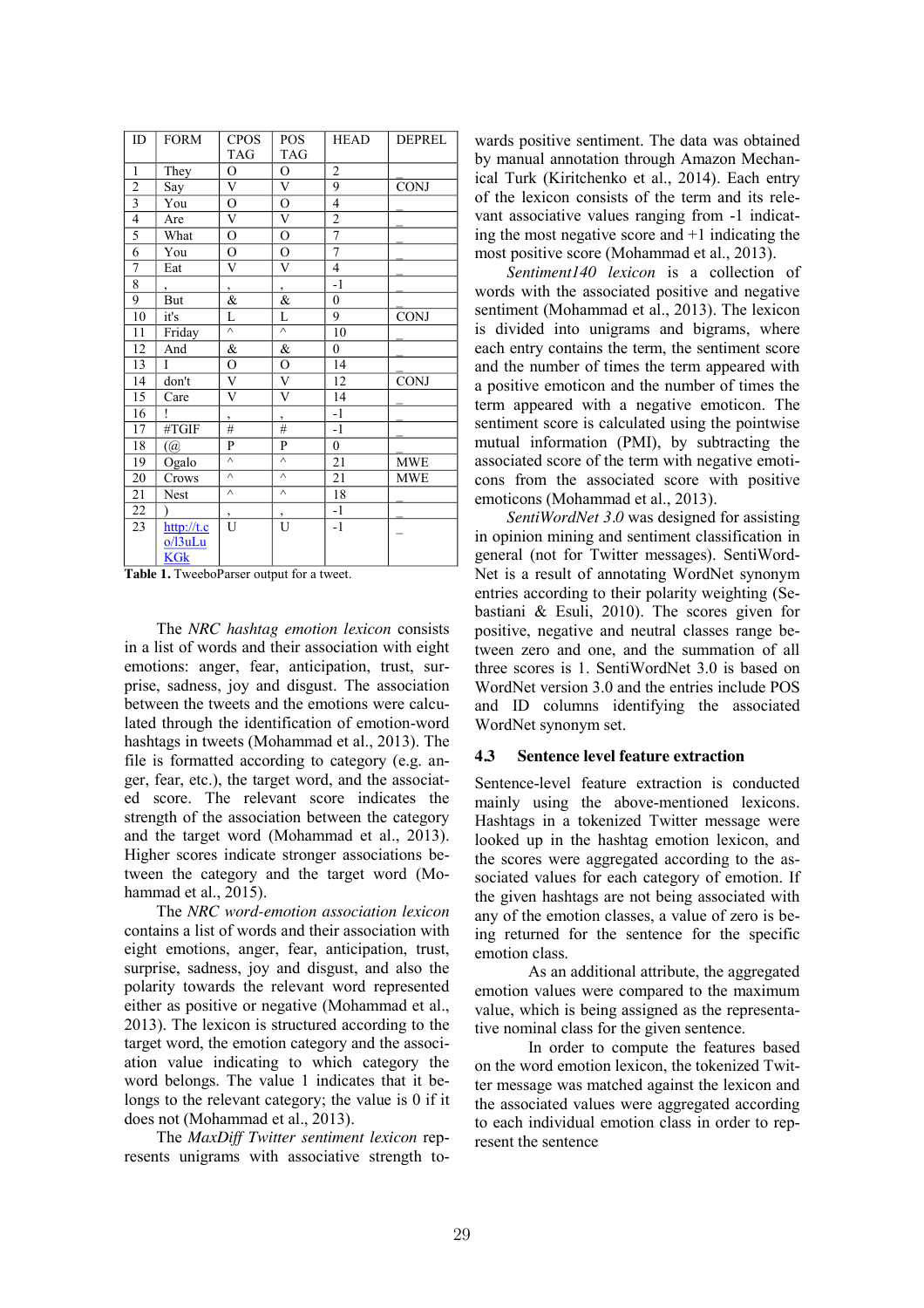The MaxDiff Twitter sentiment lexicon is used to identify the aggregated scores for a sentence with the associated values given for unigrams. As the values represent positive sentiment towards a given word calculated using the MaxDiff method of annotation, positive and negative value aggregation has resulted in a representation of a sentiment value for the given tweet.

Also, SentiWordNet is used to obtain an aggregated value for the sentence by matching words between the tokenized tweet and the SentiWordNet synonym sets. In addition to the sentence level SentiWordNet score, the given topic in a message is also being evaluated against the synonym set to identify if it carries a sentiment value.

Tokenized Twitter bigrams are also being used to identify related bigram lexical entries against the "Sentiment140" lexicon. In total, at message level, the classifier was trained on nine features using the hashtag emotion lexicon, ten features using the word-emotion association lexicon, and one feature each using the MaxDiff Twitter sentiment lexicon and SentiWordNet. Also the Sentiment140 lexicon for unigrams and bigrams was used in identifying one feature each at message level.

### **4.4 Topic-level feature extraction**

Topic-level feature extraction is implemented similar to sentence-level feature extraction using the above-mentioned lexicons. The key motivation behind the identification of the dependent words is the nature of the task, where it is required to identify the sentence polarity towards a given topic. It is noted that the sentence level polarity and the sentence polarity towards a given topic can be different, as the topic might or might not contribute towards the overall polarity of the sentence. Dependency parsing is being used mainly to identify the sentiment contribution made by the dependent tokens towards the topic, as all the tokens within the sentence might not contribute equally towards the sentiment of a sentence. In contrast to the feature extraction based on the associated tokens towards the left and right of the specific topic (Kiritchenko et al., 2014), the dependency token identification can be intuitively considered as an effective methodology due to the following reasons: the neighbouring tokens might emphasize less the sentiment value; and, most importantly, the token selection can be limited based on their dependency relation to the topic.

The output obtained from the TweeboParser is analyzed to identify both tokens being dependent on the topic and the relevant dependencies that the topic has with the rest of the tokens within a given sentence. The multiword topics are considered as units and the dependencies towards and from them are identified. Extracted topic dependencies are evaluated using the given lexicons to identify different attributes, as mentioned above under different lexicon features. The features are identified against both unigrams and bigrams according to the given lexicon.

In total, at topic level the classifier was trained on nine features using the hashtag emotion lexicon, ten features using the word-emotion association lexicon, two features using the SentiWordNet and one feature using the MaxDiff Twitter sentiment lexicon. In addition, the Sentiment140 lexicon with unigrams and bigrams was used to identify one feature each at topic level.

In summary, a total of 47 features were used to train the classifier (23 at message level and 24 at topic level) and considerable improvement was obtained by using both sentence- and topic-level features, as it will be described in the next section.

## **5 Results**

The evaluation measure that we report is the one used in the SemEval task: the macro average F1 measure for the positive class and for the negative class (excluding the neutral class). The key reason that could be identified as the motivation behind the use of this macro F1-measure is the unequal distribution of the classes (the neutral class being dominant in the dataset).

As the first step in evaluation the most efficient and effective machine-learning algorithm to be used as the main classifier was identified as decision trees, compared with the results<sup>2</sup> obtained for different classifiers such as Support Vector Machines (SVM) and Naïve Bayes. Decision trees resulted<sup>3</sup> with the highest macro average F1 measure for both positive and the negative classes, given all the feature vectors.

<sup>2</sup> Comparing the weighted average F1 measure, the results obtained using a t-test with both sentence- and topic- level features for decision trees (0.64) was noticeably higher than SVM- (0.60) and statistically significant than Naïve Bayesalgorithm (0.44).

 $3\overline{D}$  Decision trees macro average F1 measure (0.48) was substantially higher than both SVM (0.39) and Naïve Bayes (0.35) macro average F1 measure.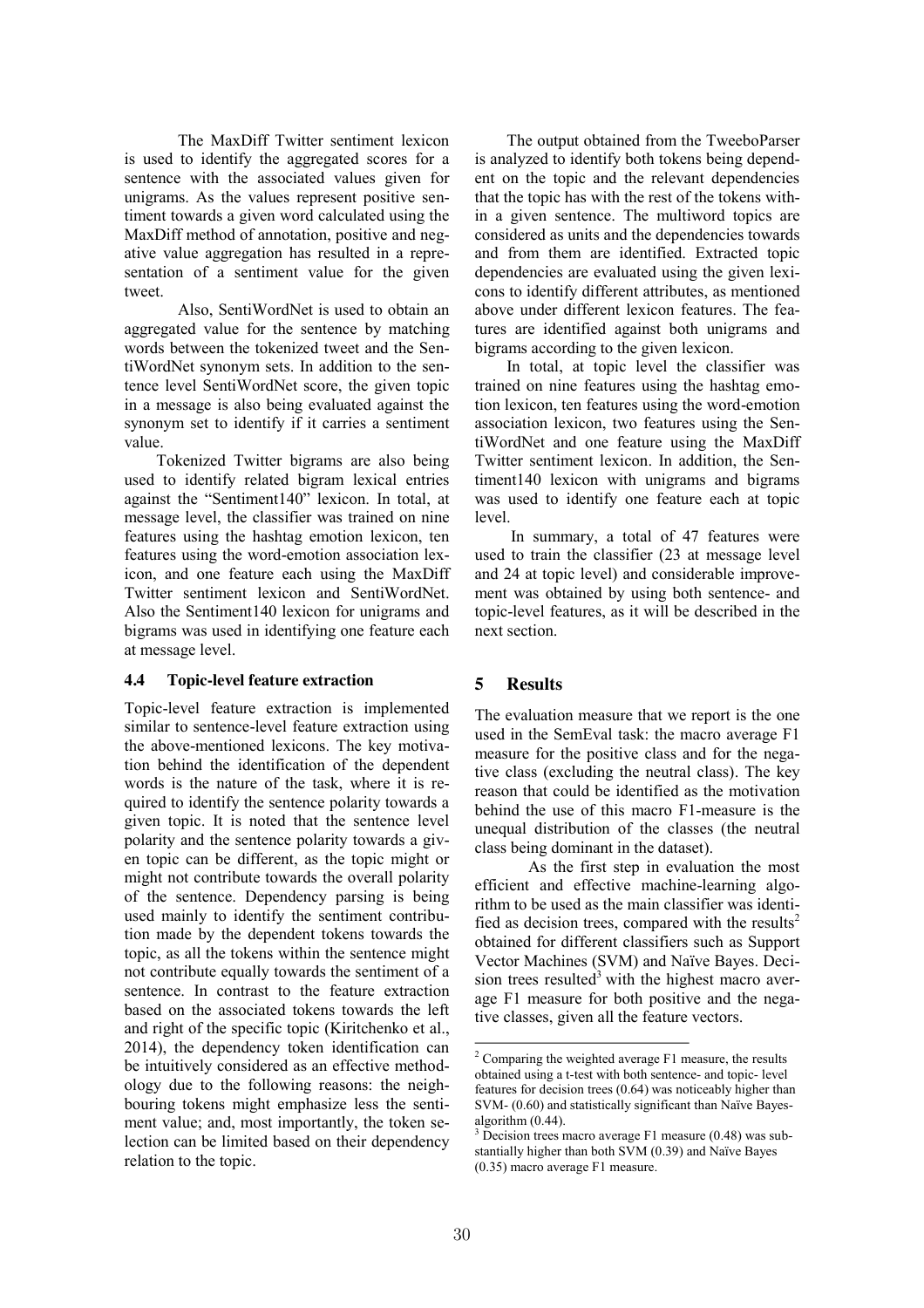To understand the impact of different features identified through lexicons and the impact sentence- and topic-level features has on the overall classifier performance, we separately ran the decision trees algorithm on sentence- and topic-level features. Table 2 illustrates the impact each lexicon has on the classification results, which could be identified by removing individual lexicons (one or more features) at sentence-level, and then at topic-level and by comparing with the results when using all the features.

| Features                     | Macro F1-measure |        |  |  |
|------------------------------|------------------|--------|--|--|
|                              | Sentence         | Topic  |  |  |
|                              | level            | level  |  |  |
| All                          | 0.4435           | 0.3500 |  |  |
| Hashtag<br>emotion<br>Remove | 0.4925           | 0.3000 |  |  |
| lexicon                      |                  |        |  |  |
| Remove MaxDiff Twitter       | 0.4435           | 0.3615 |  |  |
| sentiment lexicon            |                  |        |  |  |
| Remove Word-emotion asso-    | 0.4435           | 0.3500 |  |  |
| ciation lexicon              |                  |        |  |  |
| Remove Sentiment140 lexi-    | 0.4270           | 0.0870 |  |  |
| con (unigrams)               |                  |        |  |  |
| Remove Sentiment140 lexi-    | 0.4035           | 0.1770 |  |  |
| con (bigrams)                |                  |        |  |  |
| Remove SentiWordNet          | 0.2115           | 0.2685 |  |  |

Table 2. Classification results based on different lexicons illustrated separately on sentence- and topic-level, by removing one lexicon at a time.

By analyzing the Table 2 results (compared with the baseline accuracies) as well as through attribute subset evaluation and also by calculating the information gain<sup>4</sup> with respect to the class on separate features at sentence- and topic-level, we could identify that SentiWordNet and Sentiment140 lexicon features have more influence on the classifier performance followed by Word-emotion, MaxDiff and Hashtag emotion lexicons.

By implementing different combinations of features, both at sentence- and topic-level, we showed that the most influential features were extracted using the following lexicons: Senti-WordNet, Sentiment140 lexicon and NRC emotion lexicon.

Table 3 summarizes the results obtained for different combinations of features, at both sentence and topic level. The first line includes all features at both levels. The second line removes all the sentence-level features and keeps only topic-level features in the first column of results and removes all the topic-level features but keep the sentence level features in the second columns of results (the same as the first line of results in Table 2). Then the next lines remove one or more lexicons at a time from each level, and in the last three lines from both levels.

| Features            | Macro F1-measure |             |  |
|---------------------|------------------|-------------|--|
| (Lexicons)          | Sentence level   | Topic level |  |
| Include all fea-    | 0.4845           |             |  |
| tures               |                  |             |  |
| Remove all fea-     | 0.3500           | 0.4435      |  |
| tures at one level  |                  |             |  |
| but keep them for   |                  |             |  |
| the other level     |                  |             |  |
| Sentiment140        | 0.4680           | 0.4805      |  |
| lexicon (bigrams)   |                  |             |  |
| Sentiment140        | 0.4730           | 0.4945      |  |
| lexicon (uni-       |                  |             |  |
| grams)              |                  |             |  |
| SentiWordNet        | 0.4745           | 0.4825      |  |
| MaxDiff Twitter     | 0.4845           | 0.4995      |  |
| sentiment lexicon   |                  |             |  |
| Word-emotion        | 0.4845           | 0.4845      |  |
| association lexi-   |                  |             |  |
| con                 |                  |             |  |
| Hashtag emotion     | 0.5140           | 0.4745      |  |
| Hashtag + Word-     | 0.5140           | 0.4745      |  |
| emotion             |                  |             |  |
| Hashtag + Word-     | 0.5165           |             |  |
| $emotion +$         |                  |             |  |
| MaxDiff             |                  |             |  |
| Hashtag + Word-     | 0.5230           |             |  |
| $emotion +$         |                  |             |  |
| $MaxDiff + Senti-$  |                  |             |  |
| ment140 lexicon     |                  |             |  |
| (unigrams) (topic)  |                  |             |  |
| Hashtag + Word-     | 0.5275           |             |  |
| $emotion +$         |                  |             |  |
| MaxDiff (sen-       |                  |             |  |
| $tence$ + MaxDiff   |                  |             |  |
| (topic)             |                  |             |  |
| Hashtag +           | 0.5310           |             |  |
| MaxDiff (sen-       |                  |             |  |
| $tence$ ) + MaxDiff |                  |             |  |
| (topic)             |                  |             |  |

**Table 3.** Comparison of the classification results generated using sentence- and topic-level features together, while removing subsets of features at sentence-level, at topic-level or at both levels.

<sup>4</sup> Information gain and attribute subset evaluation were not solely considered due to macro average F1 measure where it only considers the positive and negative polarities.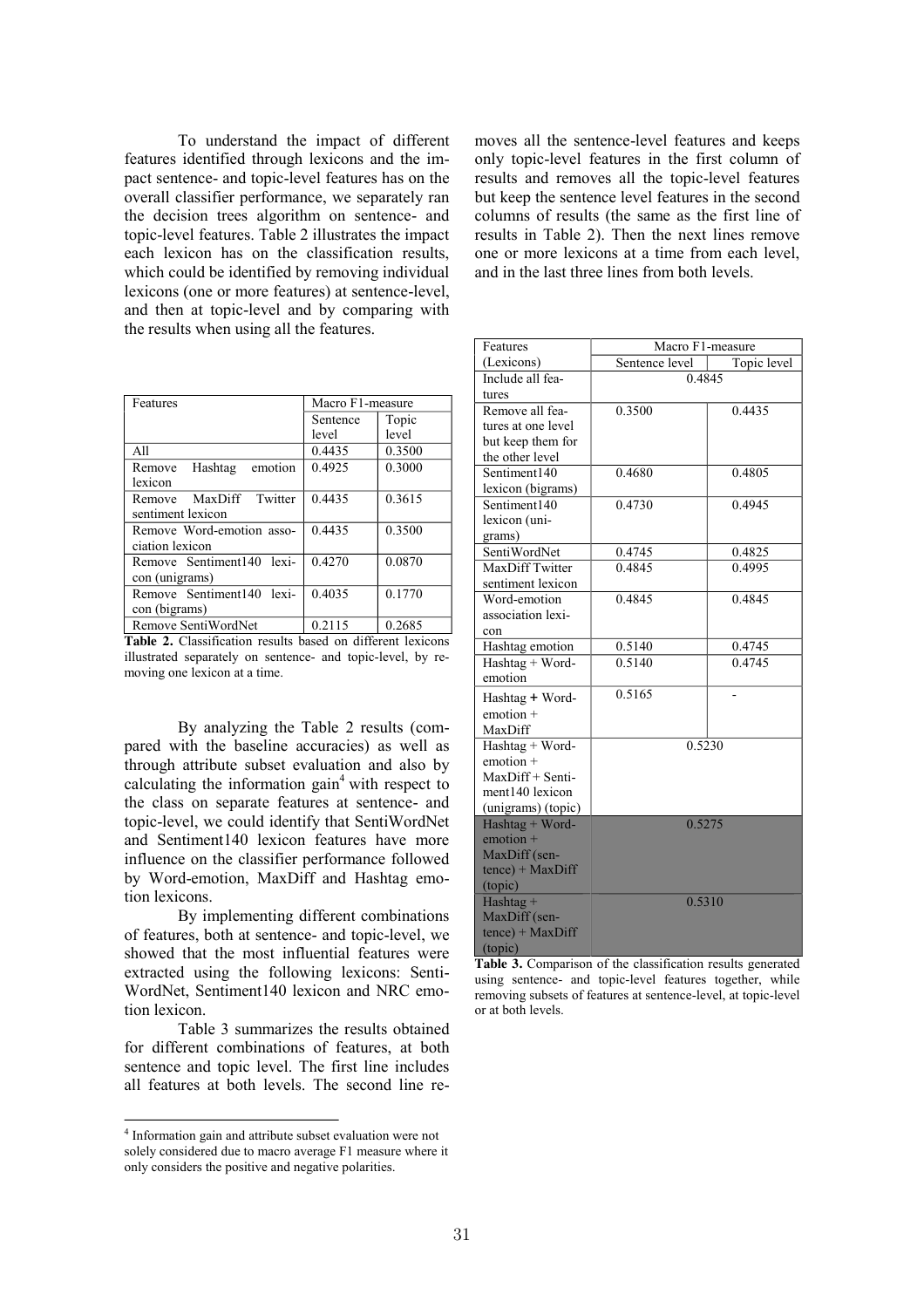|   | Team            | Twitter 2015 |
|---|-----------------|--------------|
|   | TwitterHawk     | 0.5051       |
| 2 | <b>KLUEless</b> | 0.4548       |
| 3 | Whu Nlp         | 0.4070       |
| 4 | whu-iss         | 0.2562       |
| 5 | <b>ECNU</b>     | 0.2538       |
| 6 | WarwickDCS      | 0.2279       |
|   | UMDuluth-CS8761 | 0.1899       |

**Table 4.** Official SemEval-2015 task 10 subtask C results.

#### **6 Discussion**

The results obtained were compared against the official results of the SemEval 2015 task 10 subtasks C. The top seven results from SemEval are presented in Table 4.

Comparatively, the proposed classifier using sentence and topic level features based on lexicons has obtained a macro-F1 score higher than the best result from Table 4. The good results that we obtained were mainly due to the use of the publicly available lexicons and the rich set of lexicons provided by NRC Canada through extensive research on sentiment analysis of short informal text. Both sentence and topic level features have contributed to the higher accuracy level while sentence level features can be identified as the main contributor. Use of topic level features identified through topic dependencies has provided a substantial improvement to the overall results by increasing the macro-F1 measure from 0.4435 (using only sentence level features) to 0.5310 (using both sentence- and topiclevel features, but with less sentence level features compared to topic level features). We also showed that use of all the emotion features as a single feature with separate nominal classes achieved better results compared to having separate nominal classes for each emotion (sadness, fear, anger, etc.).

The best results of 0.5310 macro F1 score were obtained with the use of a combination of topic-level and sentence-level features. Although the topic-level features' contribution on top of the sentence-level features was small, the macro-F1 score for topic-level features only was 0.35, a good score in itself for this difficult task.

We also note that the impact on the F1 measure from the emotion and NRC MaxDiff lexicons at both sentence and topic level was at a lower range, while the majority of the impact was contributed by the SentiWordNet and Sentiment140 lexicons. It could be identified that the use of lexicon-based features within a classification task resulted in generating an accurate classifier as long as features at both sentence- and topic- level were considered.

### **7 Conclusions and Future Work**

The identification of both sentence level features and topic level dependencies with the use of lexicons designed especially for short informal texts, such as tweets, have made our proposed solution to achieve very good results. It was also identified that introducing more features based on lexicons at both sentence- and topic- level could further increase the accuracy of the classifier.

In future work, in addition to lexiconbased features, factors that have high impact on sentiment such as identification of negation, partof-speech tagging and tag frequencies could also be considered in order to improve the accuracy of the classifier. Further identification of dependency relations by training the dependency parser with additional dependency relation labels, could also improve the accuracy level of the classifier. We also plan to do more extensive testing, on large amounts of tweets that arrive in real time for various target topics.

### **References**

- Balage Filho, P., Avanco, L., Pardo, T., & Volpe Nunes, M. d. (2014). NILC\_USP: an improved hybrid system for sentiment analysis in Twitter messages. ACL Special Interest Group on the Lexicon - SIGLEX (p. 0). Dublin: Dublin City University - DCU.
- Bifet, A., Holmes, G., Pfahringer, B., & Gavaldà, R. (2011). Detecting Sentiment Change in Twitter Streaming Data. Journal of Machine Learning Research, 5-11.
- Bin Wasi, S., Neyaz, R., Bouamor, H., & Mohit, B. (2014). CMUQ@Qatar:Using Rich Lexical Features for Sentiment Analysis on Twitter. Proceedings of the 8th International Workshop on Semantic Evaluation (SemEval 2014) (pp. 186-191). Dublin: Association for Computational Linguistics.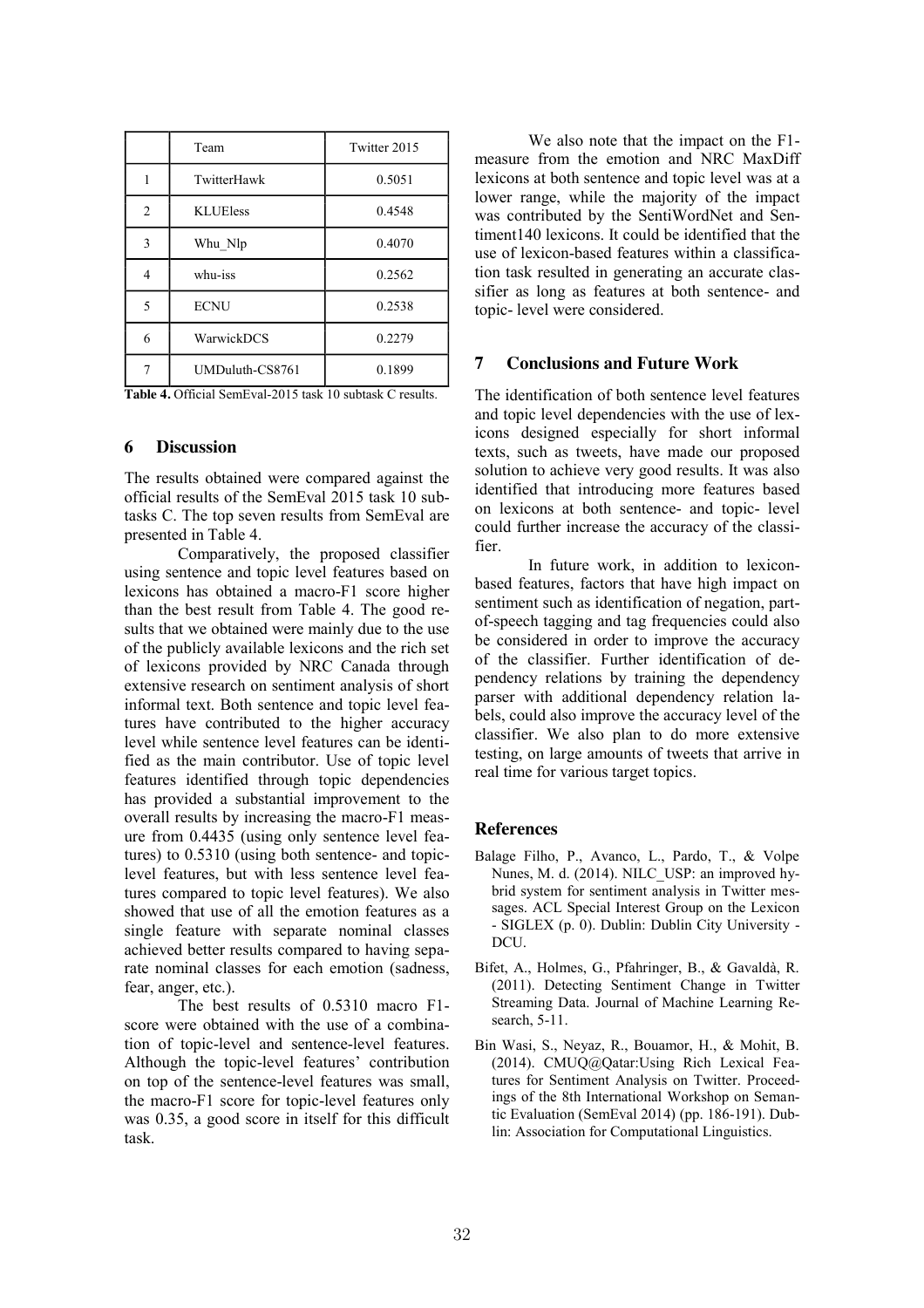- Boag, W., Potash, P., & Rumshisky, A. (2015). TwitterHawk : A Feature Bucket Approach to Sentiment Analysis. Proceedings of the 9th International Workshop on Semantic Evaluation (SemEval 2015), (SemEval), 640–646. Retrieved from http://www.aclweb.org/anthology/S15-2107
- Buchholz, S. (2006, 06 14). CoNLL-X Shared Task: Multi-lingual Dependency Parsing. Retrieved 04 18, 2015, from CoNLL-X Shared Task: Multilingual Dependency Parsing: http://ilk.uvt.nl/conll/#dataformat
- Fernandez, J., Gutierrez, Y., G'omez, M. J., & Martinez-Barco, P. (2014). GPLSI: Supervised Sentiment Analysis in Twitter using Skipgrams. Proceedings of the 8th International Workshop on Semantic Evaluation (SemEval 2014) (pp. 294-299). Dublin: Association for Computational Linguistics.
- Jansen, B. J., Zhang, M., Sobel, K., & Chowdury, A. (2009). Twitter power: Tweets as electronic word of mouth. Journal of the American Society for Information Science and Technology, 60, 2169-2188.
- Jurafsky, D., & Martin, J. H. (2008). Speech and Language Processing (2nd Edition). California: Pearson.
- Kiritchenko, S., Zhu, X., & Mohammad, S. (2014). Sentiment Analysis of Short Informal Texts. Journal of Artificial Intelligence Research (JAIR), 723- 762.
- Kong, L., Schneider, N., Swayamdipta, S., Bhatia, A., Dyer, C., & Smith, A. N. (2014). A Dependency Parser for Tweets. Proceedings of the 2014 Conference on Empirical Methods in Natural Language Processing (EMNLP) (pp. 1001-1012). Doha: Association for Computational Linguistics.
- Kouloumpis, E., Wilson, T., & Moore, J. (2011). Twitter Sentiment Analysis: The Good the Bad and the OMG! Proceedings of the Fifth International Conference on Weblogs and Social Media, Barcelona, Catalonia, Spain, July 17-21, 2011 (pp. 538- 541). Catalonia: AAAI Press.
- Manning, C., & Jurafsky, D. (2015, 03 28). Sentiment Analysis. Retrieved 03 28, 2015, from Natural Language Processing: http://sparkpublic.s3.amazonaws.com/nlp/slides/sentiment.pdf
- Mohammad, S. M., & Kiritchenko, S. (2015). Using Hashtags to Capture Fine Emotion Categories from Tweets. Computational Intelligence, 31, 301-326.
- Mohammad, S. M., Kiritchenko, S., & Zhu, X. (2013). NRC-Canada: Building the State-of-the-Art in Sentiment Analysis of Tweets. Proceedings of the seventh international workshop on Semantic Evaluation Exercises (SemEval-2013). Atlanta: SemEval-2013.
- Mohammad, S., & Turney, P. D. (2013). Crowdsourcing a Word-Emotion Association Lexicon. Computational Intelligence, 436-465.
- Owoputi, O., O'Connor, B., Dyer, C., Gimpel, K., Schneider, N., & Smith, A. N. (2013). Improved Part-of-Speech Tagging for Online Conversational Text with Word Clusters. Proceedings of the 2013 Conference of the North American Chapter of the Association for Computational Linguistics: Human Language Technologies (pp. 380-390). Atlanta: Association for Computational Linguistics.
- Pak, A., & Paroubek, P. (2010). Twitter Based System: Using Twitter for Disambiguating Sentiment Ambiguous Adjectives. Proceedings of the 5th International Workshop on Semantic Evaluation (pp. 436-439). Stroudsburg: Association for Computational Linguistics.
- Pang, B., & Lee, L. (2008). Opinion Mining and Sentiment Analysis. Foundations and Trends® in Information Retrieval, 2, 1-135.
- Plotnikova, N., Kohl, M., Volkert, K., Lerner, A., Dykes, N., Ermer, H., & Evert, S. (2015). KLUEless : Polarity Classification and Association. Proceedings of the 9th International Workshop on Semantic Evaluation (SemEval 2015), 1(SemEval), 619–625. Retrieved from http://www.aclweb.org/anthology/S15-2103
- Quinlan, J.R. (1986). Induction of Decision Trees. Machine Learning 1(1). Kluwer Academic Publishers.
- Rosenthal, S., Nakov, P., Kiritchenko, S., Mohammad, S., Ritter, A., & Stoyanov, V. (2015). SemEval-2015 Task 10 : Sentiment Analysis in Twitter. Proceedings of the 9th International Workshop on Semantic Evaluation, (SemEval), 451– 463. Retrieved from http://www.aclweb.org/anthology/S15-2078
- Sebastiani, F. & Esuli, A. (2010). SentiWordNet 3.0: An Enhanced Lexical Resource for Sentiment Analysis and Opinion Mining. Proceedings of the Seventh International Conference on Language Resources and Evaluation (LREC'10) (pp. 19-21). Valletta: European Language Resources Association (ELRA).
- SemEval 2015. (2015, 01 01). SemEval-2015. Retrieved 03 02, 2015, from Data and Tools: http://alt.qcri.org/semeval2015/task10/index.php?i d=data-and-tools http://alt.qcri.org/semeval2015/task10/
- Scherer, K. R. (1984). Emotion as a multicomponent process: A model and some cross-cultural data. Personality & Social Psychology 5, 37-63.
- Townsend, R., Tsakalidis, A., Wang, B., Liakata, M., Cristea, A., & Procter, R. (2015). WarwickDCS : From Phrase-Based to Target-Specific Sentiment